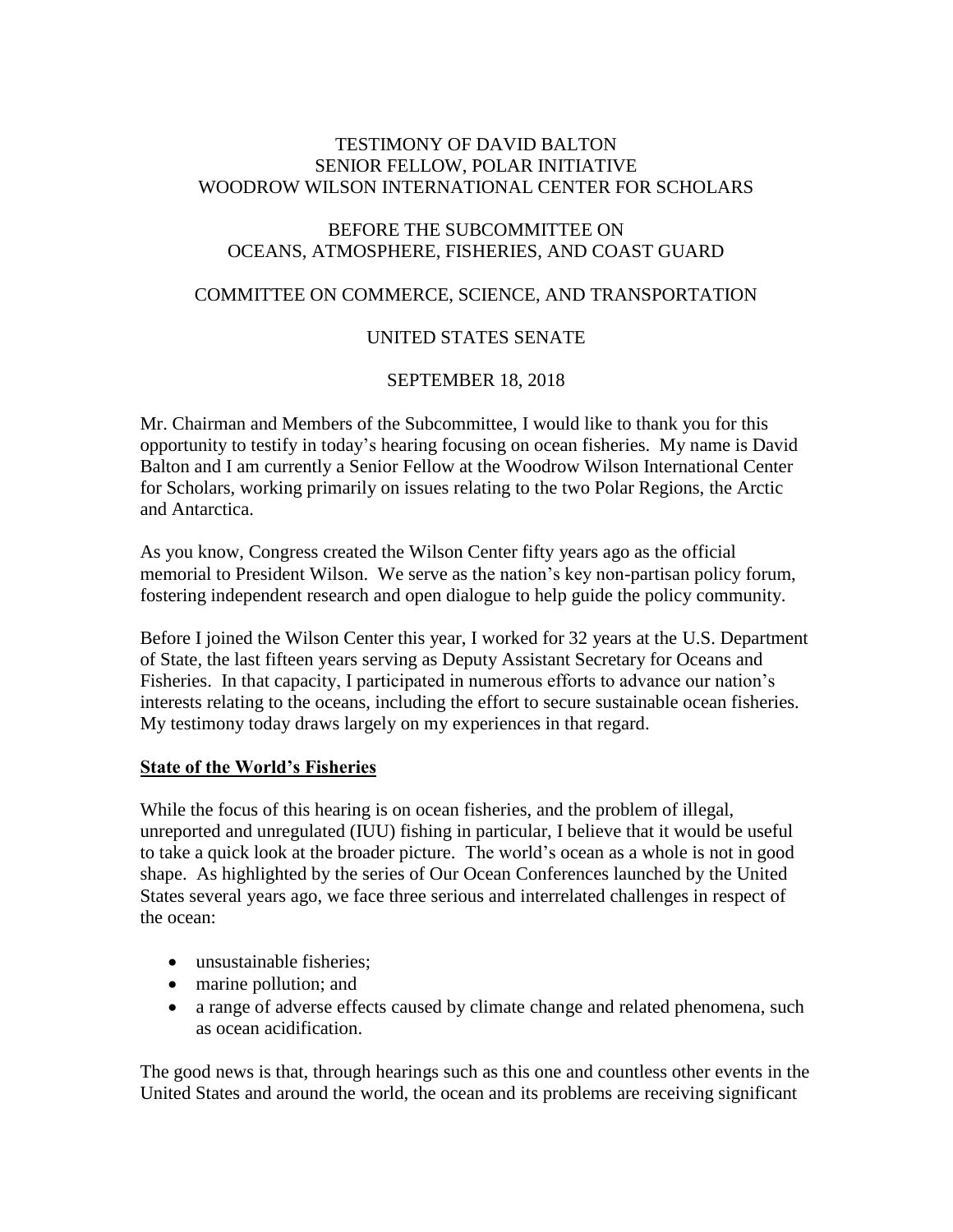attention. This attention has produced some high-profile commitments, and some concrete actions, aimed at remedying the ocean's ills—by nations, international organizations, the private sector, philanthropies, scientific bodies and civil society. Much more needs to be done, however.

With respect to ocean fisheries, we must successfully address three main issues if we are to achieve long-term sustainability: (1) we must end overfishing, which is driven in large part by excess fishing capacity; (2) we much continue to combat IUU fishing; and (3) we must prevent damage caused to marine ecosystems by certain types of fishing practices. Since the focus of this hearing is on IUU fishing, most of what follows addresses item (2). But first, a few words about items (1) and (3).

## **Overfishing**

The Food and Agriculture Organization of the United Nations (FAO) produces a biennial publication known as the State of World Fisheries and Aquaculture ("SOFIA"), which most experts generally regard as the best source of overall statistics in this field. The 2018 SOFIA reveals that, while the total amount of fish captured in the ocean has remained relatively stable over the past few decades, there are some alarming trends in these capture fisheries:

The state of marine fishery resources, based on FAO's monitoring of assessed marine fish stocks, has continued to decline. The fraction of marine fish stocks fished within biologically sustainable levels has exhibited a decreasing trend, from 90.0 percent in 1974 to 66.9 percent in 2015. In contrast, the percentage of stocks fished at biologically unsustainable levels increased from 10 percent in 1974 to 33.1 percent in 2015, with the largest increases in the late 1970s and 1980s. In 2015, maximally sustainably fished stocks (formerly termed fully fished stocks) accounted for 59.9 percent and underfished stocks for 7.0 percent of the total assessed stocks.

In other words, overfishing remains a real concern. The percentage of fish stocks harvested at unsustainable rates has increased steadily in past decades and today represents roughly a third of such stocks. If this trend continues—and unless further action is taken to reduce overfishing and excess fishing capacity, we should expect it to continue—serious consequences for food security and the marine environment will follow.

### **Destructive Fishing Practices**

Over the past 25 years, the United States and other nations have restricted the use of several types of fishing gear and certain fishing practices with the potential to cause significant harm to the marine environment. That harm may include, among other things:

 excessive bycatch, particularly of juvenile fish and species at risk such as seabirds, sea turtles, marine mammals; and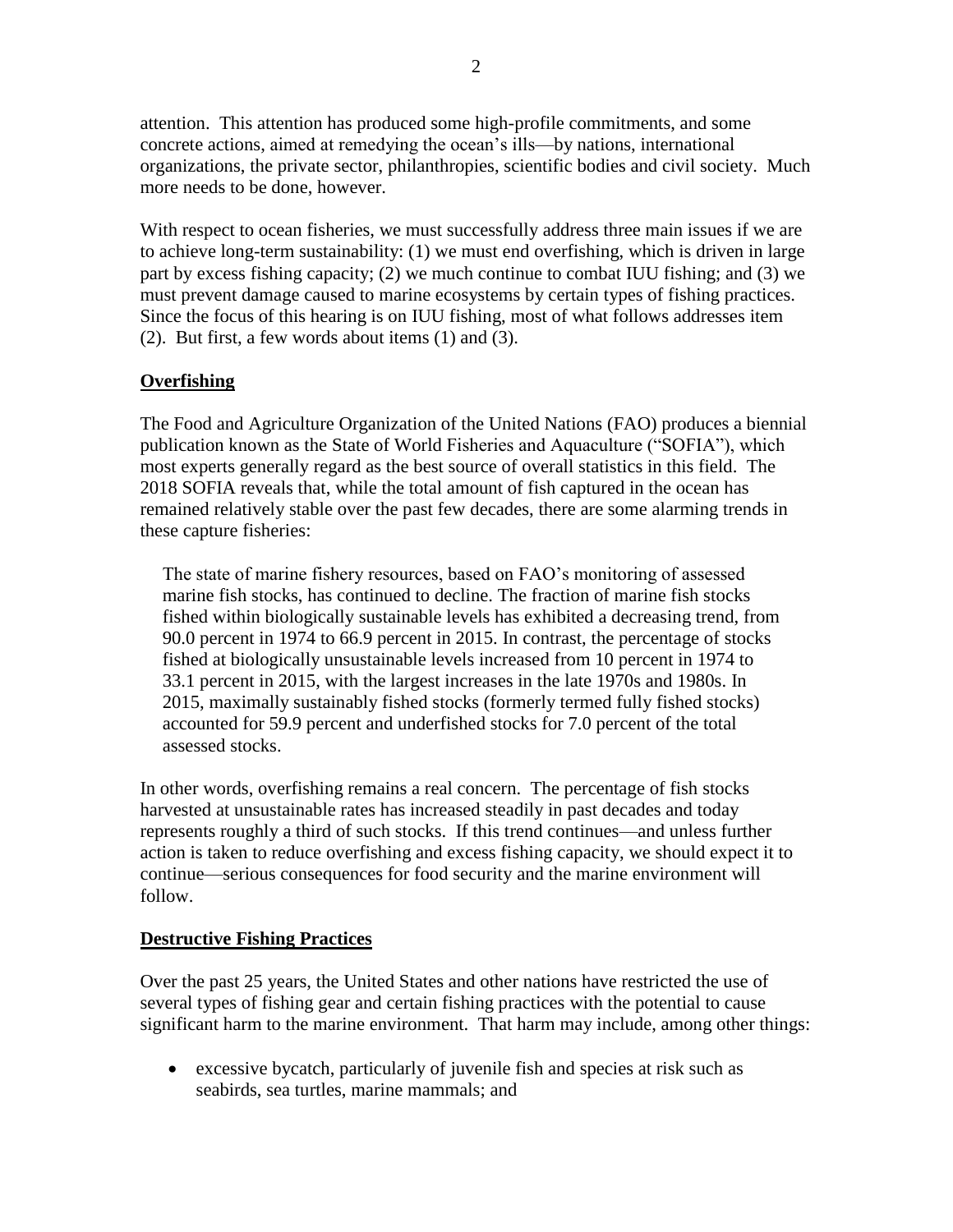damage to sensitive areas such as seamounts, hydrothermal vents and other vulnerable marine ecosystems.

The United States can point to some real successes in this endeavor. For example:

- we championed an initiative to prohibit the use of large-scale driftnets on the high seas;
- we led the effort to reduce the mortality of dolphins in the purse seine tuna fisheries of the Eastern Pacific Ocean;
- we prompted other nations to use turtle excluder devices, thus reducing sea turtle mortality in their shrimp trawl fisheries;
- we pushed the United Nations and regional fisheries management organizations (RFMOs) to limit bottom trawling operations in areas known to have vulnerable marine ecosystems; and
- we have secured bans on shark-finning and pursued sustainable shark fisheries.

Again, more needs to be done in this space, particularly to reduce the mortality of endangered species in certain fisheries.

## **IUU Fishing**

Even in cases where governments, individually or collectively, have set responsible limits on the harvest of marine fish and have enacted or adopted other necessary management measures, some fishers violate those rules. The term "IUU fishing" has come to represent a wide range of activities that undermine sustainable fisheries.

I have seen any number of estimates of the amount of IUU fishing taking place and of the value of illegally harvested fish. My own view is that those estimates are probably not reliable, simply due to the difficulty of obtaining hard data on this topic. Nor can we know for certain whether the overall amount of IUU fishing is increasing or decreasing. What I do feel safe in saying is that IUU fishing remains a serious threat to fisheries worldwide.

Over the past two decades, nations have taken many steps—at the global, regional, and national levels—to combat IUU fishing. To highlight just a few:

 As part of Agenda 2030, the United Nations adopted Sustainable Development Goal 14, which includes the following target:

By 2020, effectively regulate harvesting and end overfishing, illegal, unreported and unregulated fishing and destructive fishing practices and implement science-based management plans, in order to restore fish stocks in the shortest time feasible, at least to levels that can produce maximum sustainable yield as determined by their biological characteristics.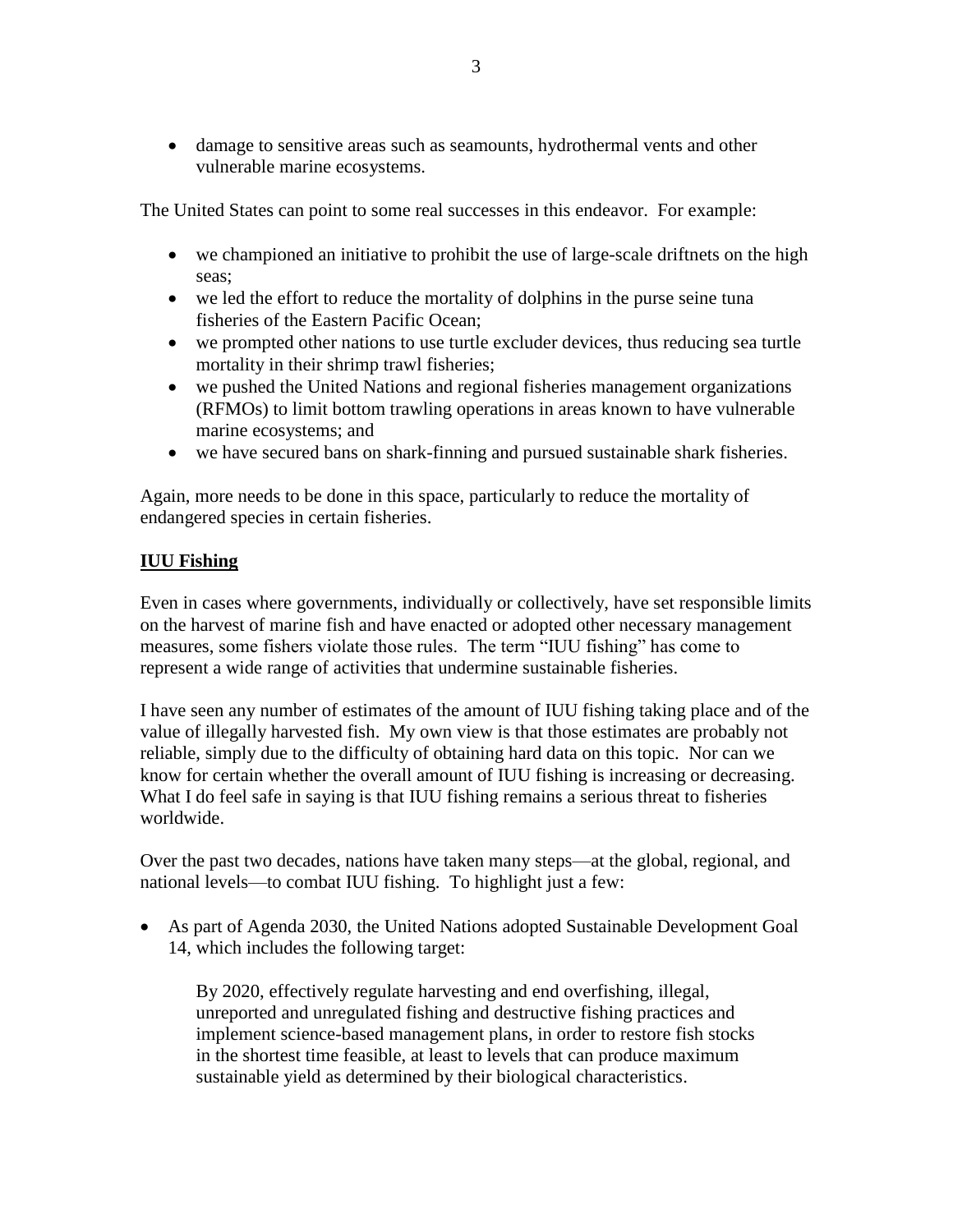- The Port State Measures Agreement (PSMA), negotiated under the auspices of the FAO, has entered into force and now has 55 parties, including the United States. Meetings of the parties to the PSMA have started to take place, with the aim of ensuring effective implementation of its provisions. One key to this effort will be to provide developing countries with the training, expertise and resources they need to prevent illegally caught fish from being landed, transshipped, packaged or processed in their ports. I am aware that the United States is actively engaged in such capacity building efforts, providing both financial and technical support.
- Another critical step will be to facilitate the exchange of information about IUU fishing activities—among States, RFMOs, and others—that the Agreement envisions.
- Many RFMOs have taken aggressive action to address IUU fishing, such as the creation of "black lists" of IUU vessels that are denied fishing opportunities, stronger requirements on the monitoring, control and surveillance of vessels, institution of trade-tracking and catch-documentation schemes, etc.
- A number of new RFMOs have come into existence in the past decade or so, including in the North Pacific and South Pacific, with the aim of bringing effective management to certain previously unregulated fisheries.
- In 2015, the United States and the Russian Federation signed a bilateral agreement to combat IUU fishing. Despite serious friction in the U.S.-Russian relationship on other matters, this agreement is allowing the agencies of both governments to cooperate more effectively in dealing with IUU fishing, particularly in the Bering Sea and North Pacific regions.
- In early October, the United States, eight other States and the European Union will sign the Agreement to Prevent Unregulated High Seas Fisheries in the Central Arctic Ocean.
- Over the past few years, both the United States and the European Union have instituted a variety of controls to prevent the importation and sale of illegally harvested fish in their respective markets.

I wish I could say that these actions, and others like them, have solved the problem of IUU fishing. Although they constitute significant and commendable efforts—and reflect a remarkable degree of political will of many nations to address this problem—we need to do more.

### **Next Steps in Combatting IUU Fishing**

# **1. Promote widespread adherence to, and full implementation of, the PSMA.**

The entry into force of the Port State Measures Agreement in 2016 represented a true milestone in the fight against IUU fishing. It gave the international community, at the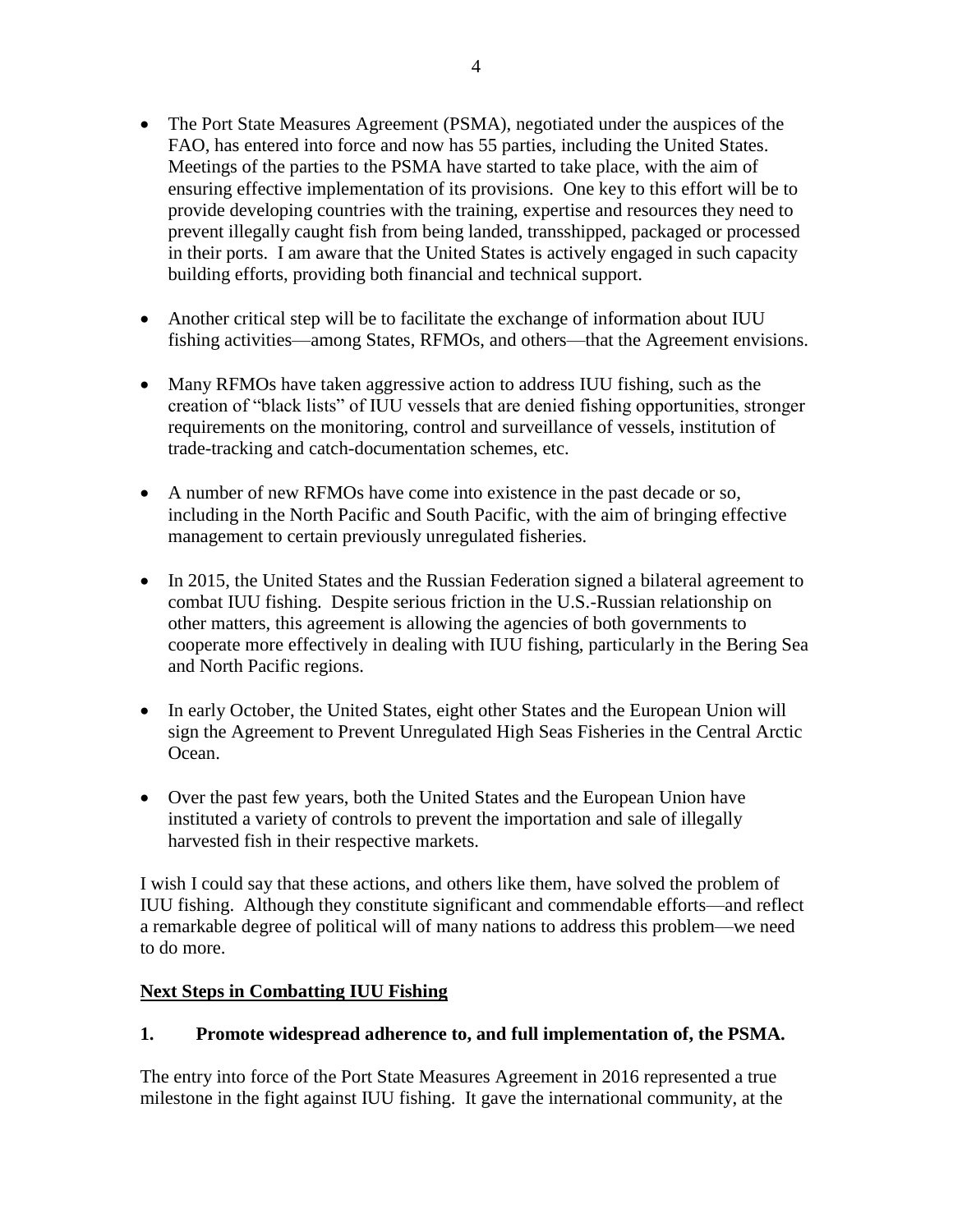global level, its first legally binding tool with which to prevent illegally harvested fish from entering the stream of commerce. Now we must ensure widespread adherence to, and full implementation of, this key treaty. That the United States is a party to the PSMA gives us the legitimacy our nation needs to work with others in doing just that.

At this stage, I recommend a focus on three things simultaneously. The United States should:

- Encourage more States to join the PSMA, particularly developing States whose ports are used often by vessels for landing, transshipping, packaging and processing fish. Some significant States that currently remain outside the PSMA are China, Brazil and Mexico.
- Contribute further expertise and resources to developing States, directly and/or through the FAO, both to help those States that are already parties to the PSMA implement its requirements and to encourage other developing States to join and implement the PSMA.
- Support FAO in creating a global mechanism to facilitate the exchange and publication of information relating to the PSMA, which will, among other things, help States determine whether particular vessels seeking entry into their ports have engaged in or supported IUU fishing.

## **2. Expand fish "traceability" programs.**

In an ideal world, a consumer seeking to buy a fish in a market or to order a fish in a restaurant would have access to the information necessary to know where the fish was caught, who caught the fish, that the fish was caught in accordance with applicable rules and that the fish is actually the species that the seller claims it to be. Although we are still many years away from living in such a world, we have begun to take steps to improve the "traceability" of fish products from the moment of harvest to final sale.

We should continue down this road. To do so effectively, the United States Government will need to collaborate not only with other governments and international organizations, but also with many partners in the seafood industry and civil society. I note that quite a few industry and other non-governmental groups in the United States are already working actively in this regard. It also appears that many U.S. consumers are willing to adjust their purchasing behavior in favor of buying fish that they know have been caught legally and sustainably.

# **3. End subsidies that contribute to IUU fishing.**

For years, the United States and other like-minded nations have sought to create a strong set of international rules to end harmful subsidies to the fisheries sector, subsidies that exacerbate overfishing and contribute to IUU fishing. We have repeatedly secured commitments on paper to do just that, including in Agenda 2030. And yet, final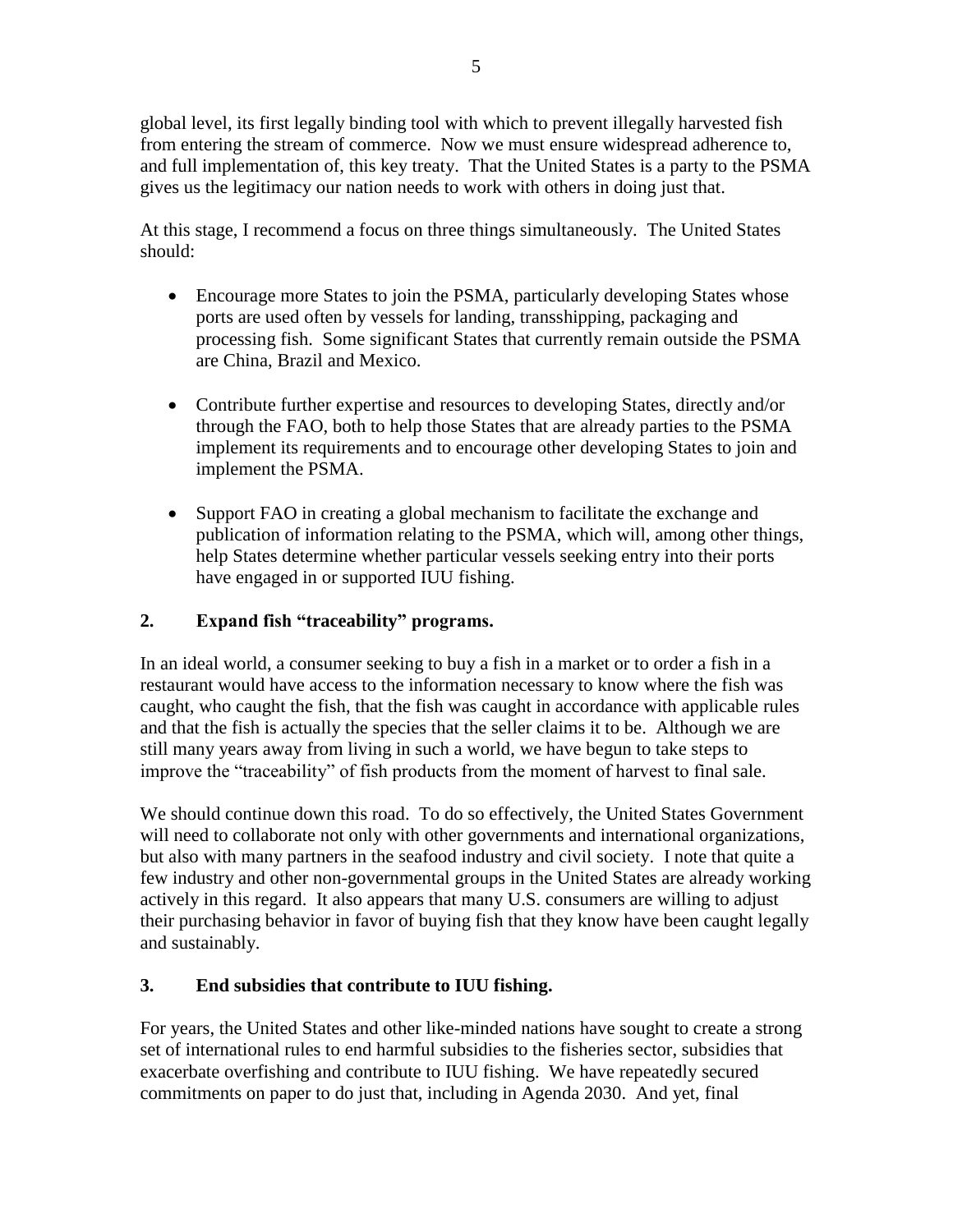agreement on these "disciplines" on fisheries subsidies has eluded our grasp. We should demand that all States fulfill the pledge they made in Sustainable Development Goal 14 to end such subsidies by 2020.

## **4. Build the Global Record of Fishing Vessels, Refrigerated Transport Vessels and Supply Vessels.**

This database, constructed by FAO with the support of many States and other entities, contains accessible information about vessels engaged in fishing and related activities. That information includes registration, vessel characteristics and ownership, previous vessel names, previous owners and operators, authorizations to engage in fishing and related activities, history of compliance, etc. Clearly, the availability of such information will aid in the fight against IUU fishing. For example, States will be able to use the Global Record in helping to determine whether to allow a vessel seeking access to its ports to do so.

FAO released the Global Record earlier this year. It is accessible at: [http://www.fao.org/global-record/information-system/en/.](http://www.fao.org/global-record/information-system/en/) The database currently includes information on more than 8,400 vessels, uploaded by 49 States, including the United States. But it is still a work in progress. The United States will need to work with others to continue building the Global Record, and to keep all of its information up-to-date, with the goal of making it truly comprehensive.

# **5. Accede to the Law of the Sea Convention.**

The United States has been a prominent player in the worldwide effort to combat IUU fishing despite the fact that we have not adhered to the basic international instrument on ocean governance, the 1982 Convention on the Law of the Sea. It is not at all clear, however, that we will be able to maintain a leadership role as a non-party to this treaty.

The most compelling reasons for the United States to join the Convention concern the benefits that that the United States would reap regarding enhancement of our national security interests, recognition of the outer limits of our continental shelf, and the ability to sponsor U.S. companies to engage in deep seabed mining.

But joining the Convention would also lend greater legitimacy to our efforts to urge others in the fight against IUU fishing. Today, other nations reluctant to join the PSMA can point to our non-adherence to the LOS Convention and say that we are being hypocritical. China, for example, makes this point when our government raises concerns about Chinese behavior, including allegations of IUU fishing by Chinese vessels, in the South China Sea.

# **Preliminary Comments on the Maritime SAFE Act**

In late August, a bill was introduced in the Senate called the Maritime Security and Fisheries Enforcement Act, or Maritime SAFE Act. I commend the sponsors of this bill